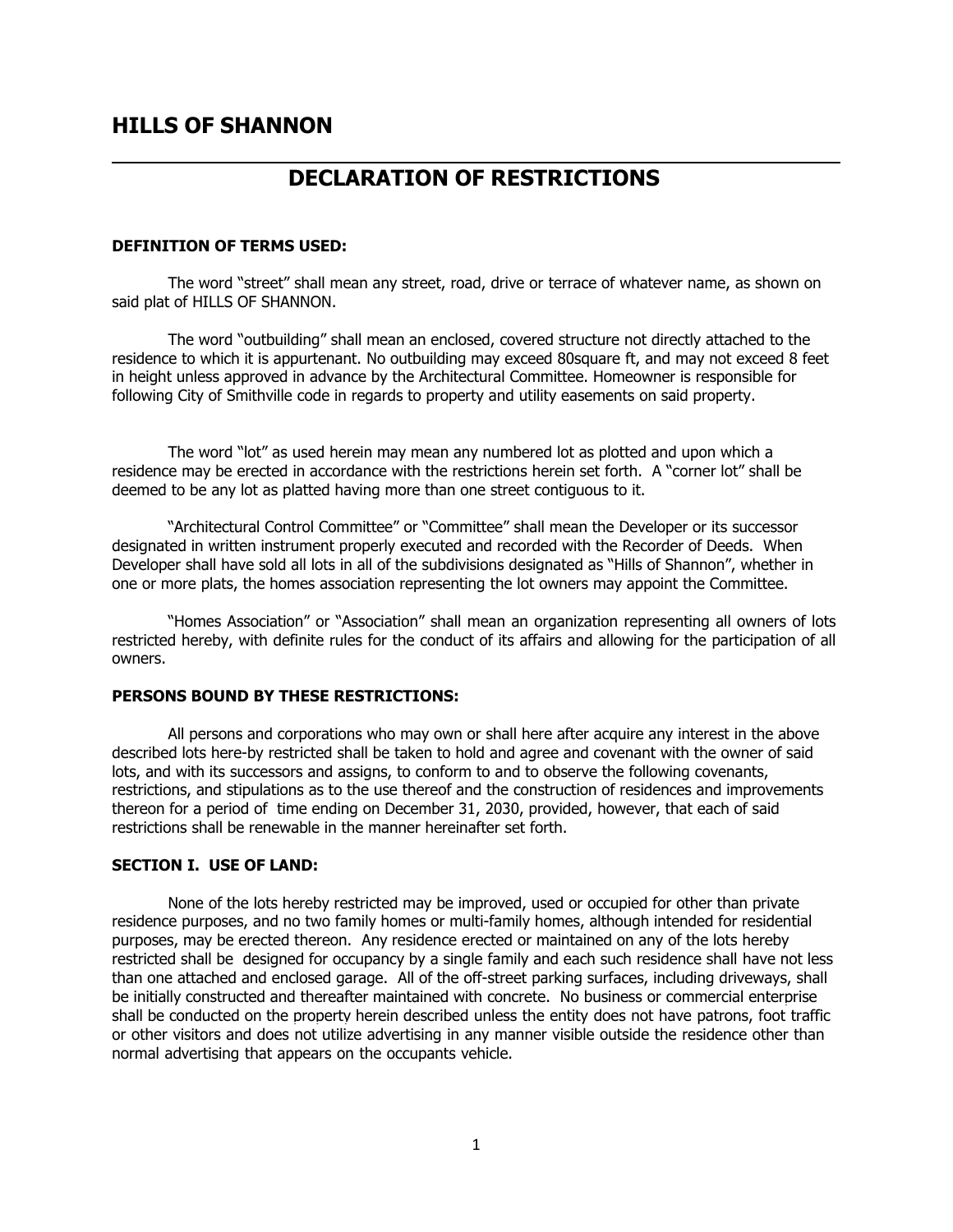As of April 16, 2013, a homeowner may have only one rental property in said subdivision. Any homeowner who prior to April 16, 2013 has more than one rental property in said subdivision may retain ownership of property owned as of that date but may not acquire any additional properties for rental properties.

# **SECTION II. REQUIRED HEIGHT OF RESIDENCES:**

Any residence erected on any of the lots hereby restricted shall not be more than two (2) stories in height, provided, however, that any residence more than two (2) stories in height may be erected thereon with the prior consent in writing of the Architectural Control Committee.

### **SECTION III. FRONTAGE OF RESIDENCES ON STREETS:**

Any residence erected wholly or partial on any corner lot shall front or present a good frontage on the street designated by the Architectural Control Committee.

# **SECTION IV. SETBACK OF RESIDENCE FROM STREET:**

(a) No part of any residence, except as hereinafter provided, may be erected or maintained on any of the lots hereby restricted, nearer to the front street or the side street than is the front building or the side building line shown on said plat of Hills of Shannon of the lot or lots on which said residence may be erected provided, however, that the Architectural Control Committee reserves the right to change any building line shown thereon. No building may be constructed in violation of existing municipal zoning ordinances relating to setback of structures.

(b) Those parts of the residence which may project to the front of and be nearer to the front street and the side street than the front building lines and the side building lines are as allowed by applicable municipal zoning ordinances.

# **SECTION V. REQUIRED SIZE OF RESIDENCES:**

Any residence erected on any lot in Hills of Shannon shall contain a minimum area of eleven hundred (1,100) square feet of enclosed area. The Architectural Control Committee shall have and does hereby reserve the right to reduce the foregoing minimum required size of residence by no more than ten percent (10%).

The word "enclosed floor area" as used herein shall mean and include, in all cases, areas on the first and second floor of the residence enclosed and finished for all-year occupancy, computed on outside measurements of the residence and shall not mean or include any areas in basements, garages, porches, or attics; provided, however, that certain interior areas of the second floor need not be immediately finished for occupancy if the residence is so designed and built that such area can be finished at a later date without any structural changes being made in the exterior of the residence.

### **SECTION VI. FREE SPACE REQUIRED:**

No residence, including attached garages, attached green-houses, or porches, shall occupy a greater portion of the lot than is allowed by applicable municipal zoning.

### **SECTION VII. RIGHT TO APPROVE PLANS:**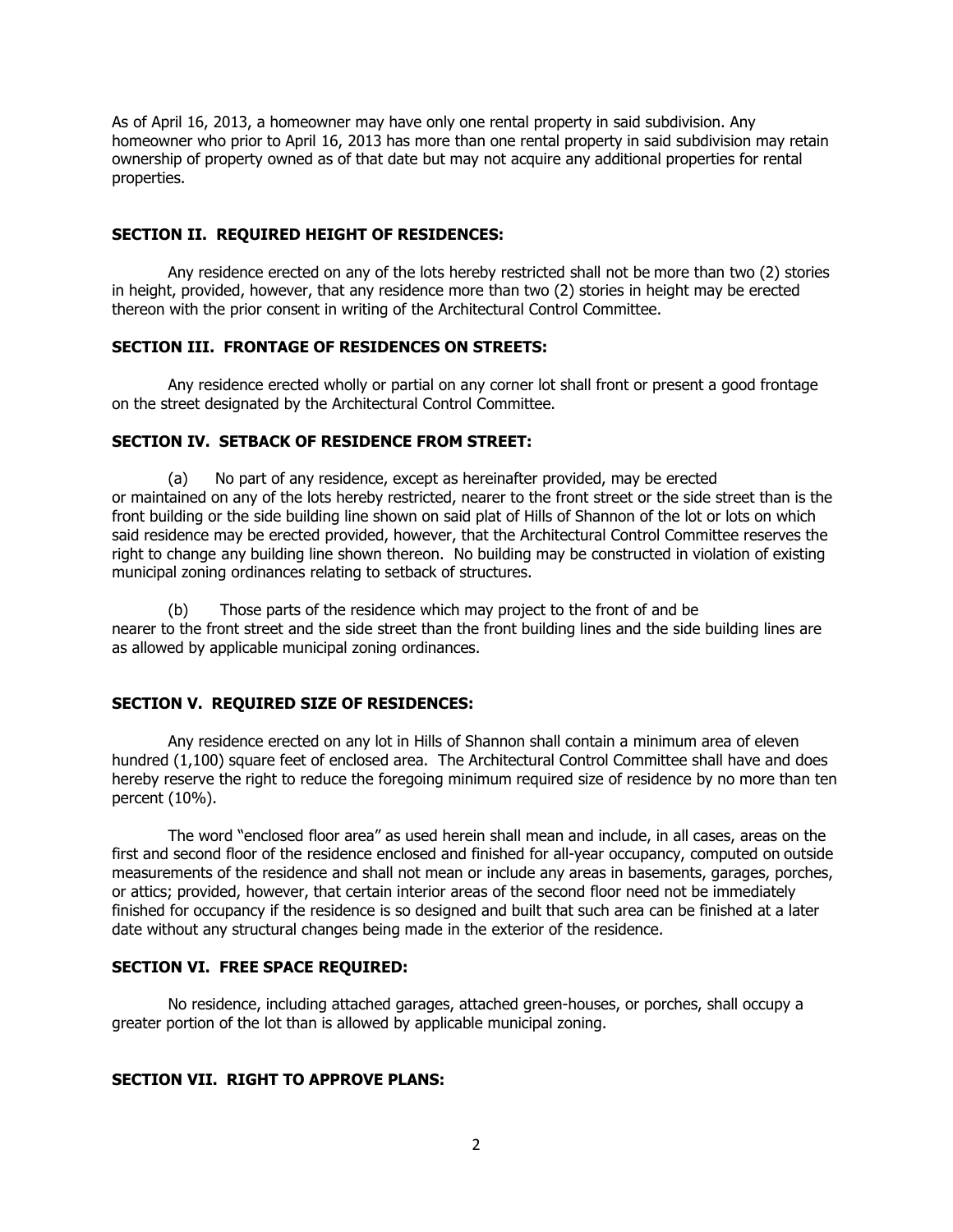No building shall be erected, placed or altered on any building lot in this subdivision until the building plans, specifications and plot plan showing the location of such building have been approved, in writing, as to conformity and harmony of external design with existing structures in the subdivision, and as to location of the building with respect to topography and finished ground elevation by the Architectural Control Committee.

Upon any such request for approval, the party requesting such approval shall submit simultaneously with said request the following documentation:

(a) Four (4) exterior elevations delineating front elevation, back elevation, and both side elevations.

(b) A site plan of the house as it will sit on the lot.

(c) Floor plan.

(d) A list of all exterior materials to be used, including roof, masonry, siding and windows, materials or types.

(e) A landscape plan showing proposed planting for the yard.

(f) A schedule of exterior colors to be used.

The documentation listed above is intended only as a minimum requirement and the Architectural Control Committee shall be free to request any and all other documentation that said Committee in its sole discretion deems necessary. All such documentation shall be submitted in duplicate and shall be signed by the party requesting its approval.

In the event said Committee, or its designated representative, fails to approve or disapprove such design and location within thirty (30) days after said plans and specifications have been submitted to it, such approval will not be required and this covenant will be deemed to have been fully complied with.

# **SECTION VIII. MAINTAINING SIGHT DISTANCE:**

No vegetation, fence or wall which tends to block the view of traffic shall be placed or permitted to remain on any corner lot within the triangular area formed by the street property lines and a line connecting them at points twenty-five (25) feet from the intersection of the street lines, or in the case of a rounded property corner, from the intersection of the street property lines extended.

#### **SECTION IX. REQUIRED BUILDING MATERIALS:**

Exterior walls of all buildings, structures, and appurtenances thereto shall be of brick, stone, wood siding, stucco, wood paneling, plate glass, masonite, or a combination thereof. As of April 16, 2013, no vinyl or metal siding is allowed to be used at any time unless used to repair existing exterior walls. Windows, doors and louvers shall be glass and wood, vinyl or colored metal. Roofs shall be covered with grey shingles carrying a minimum twenty-five (25) year guarantee. Any roof currently not having grey shingles, when needing replaced, will have grey shingles with a minimum 25-year guarantee applied. Any building products which may hereafter come into general usage for dwelling construction in this area after the date of these restrictions shall be deemed acceptable if approved in writing by the Architectural Control Committee. All wood, stucco, and masonite exteriors shall be covered with a workmanlike finish of paint and/or stain, unless another finish is approved in writing by the Architectural Control Committee.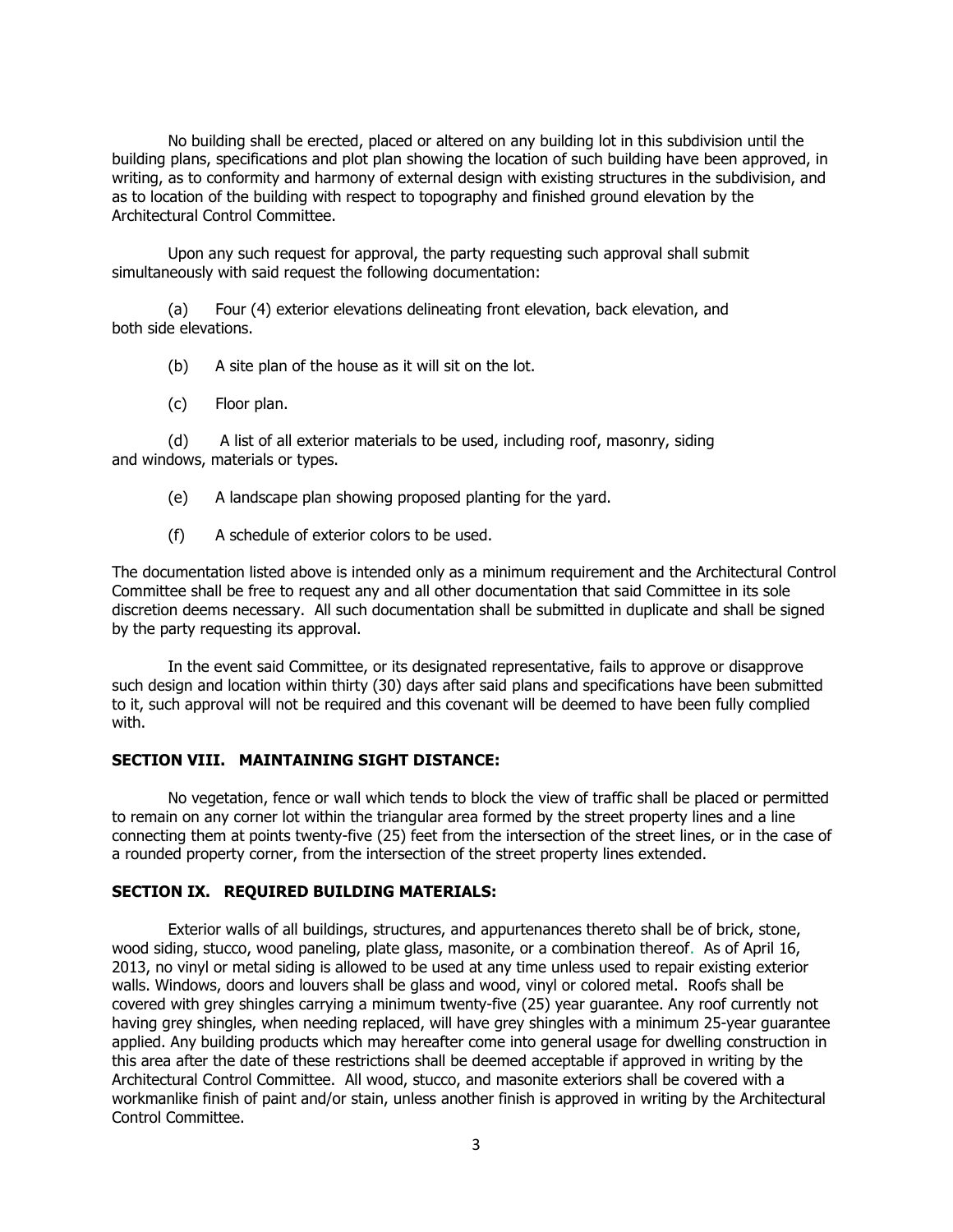No building shall be permitted to stand with its exterior in an unfinished condition for longer than three (3) months after commencement of construction. The term "commencement of construction", as used herein and in the preceding paragraph, shall mean the pouring of foundation walls. In the event of fire, windstorm, or other damages, no building(s) shall be permitted to remain in a damaged condition longer than three (3) months after commencement of construction. Any owner of a structure in violation of this section may, in the discretion of the Architectural Control Committee, be assessed a fine payable to the Association of not less than One Dollar (\$1.00) nor more than One Hundred Dollars (\$100.00) per day for every day the violation continues.

The fine provided for herein, if not paid when assessed, shall become a lien upon the real estate upon which the structure in violation of this section is located, provided, however, that such lien shall be inferior and subordinate to the lien of any valid first mortgage now existing or which may hereafter be placed upon said real estate. Such liens may be enforced by the Association in any court in Clay County, Missouri, having jurisdiction of suits for the enforcement of such liens.

### **SECTION X. SODDED YARDS:**

The entire front, rear and side yards of every lot in the Hills of Shannon subdivision and the unpaved portions of street easement contiguous thereto, shall be sodded with grass at the earliest time after construction of a dwelling on said lot as the weather will permit, and in no instance will seeding or plugging be considered a substitute for such original sodding without the consent in writing of the Architectural Control Committee. Lawns must be maintained in according to codes codes and ordinances.

#### **SECTION XI. OUTBUILDING PROHIBITED:**

No building or other detached structures appurtenant to the residence may be erected on any of the lots hereby restricted without the prior consent in writing of the Architectural Control Committee.

#### **SECTION XII. FENCES, WALLS, SHRUBS AND ABOVE-GROUND POOLS:**

No fence, wall, hedge, or swimming pool will be erected, constructed, planted or maintained upon any of the lots hereby restricted without the prior written approval as to design, shape, location, type and height by the Architectural Control Committee. No fence shall be constructed using a material other than wood, wrought iron or masonry. The Architectural Control Committee shall not approve any fence, wall, hedge or shrub that violates Section VIII hereof. Homeowners must comply with the City of Smithville rules and acquire ALL necessary permits needed (including blow-up pools). All pools are subject to Architectural Control Committee inspection to ensure pool up-keep is in order.

### **SECTION XIII. PETROLEUM TANKS PROHIBITED:**

No tank or the storage of fuel may be maintained on any of the lots hereby restricted.

#### **SECTION XIV. OUTSIDE ANTENNAS OR TOWERS PROHIBITED:**

No radio or television antennas or tower or satellite dishes may be kept or maintained on any of the lots hereby restricted except within the confines of a dwelling unit erected thereon without the consent in writing of the Architectural Control Committee. No dish antennas are allowed without the consent in writing of the Architectural Control Committee. No solar panels are allowed without the consent in writing of the Architectural Control Committee.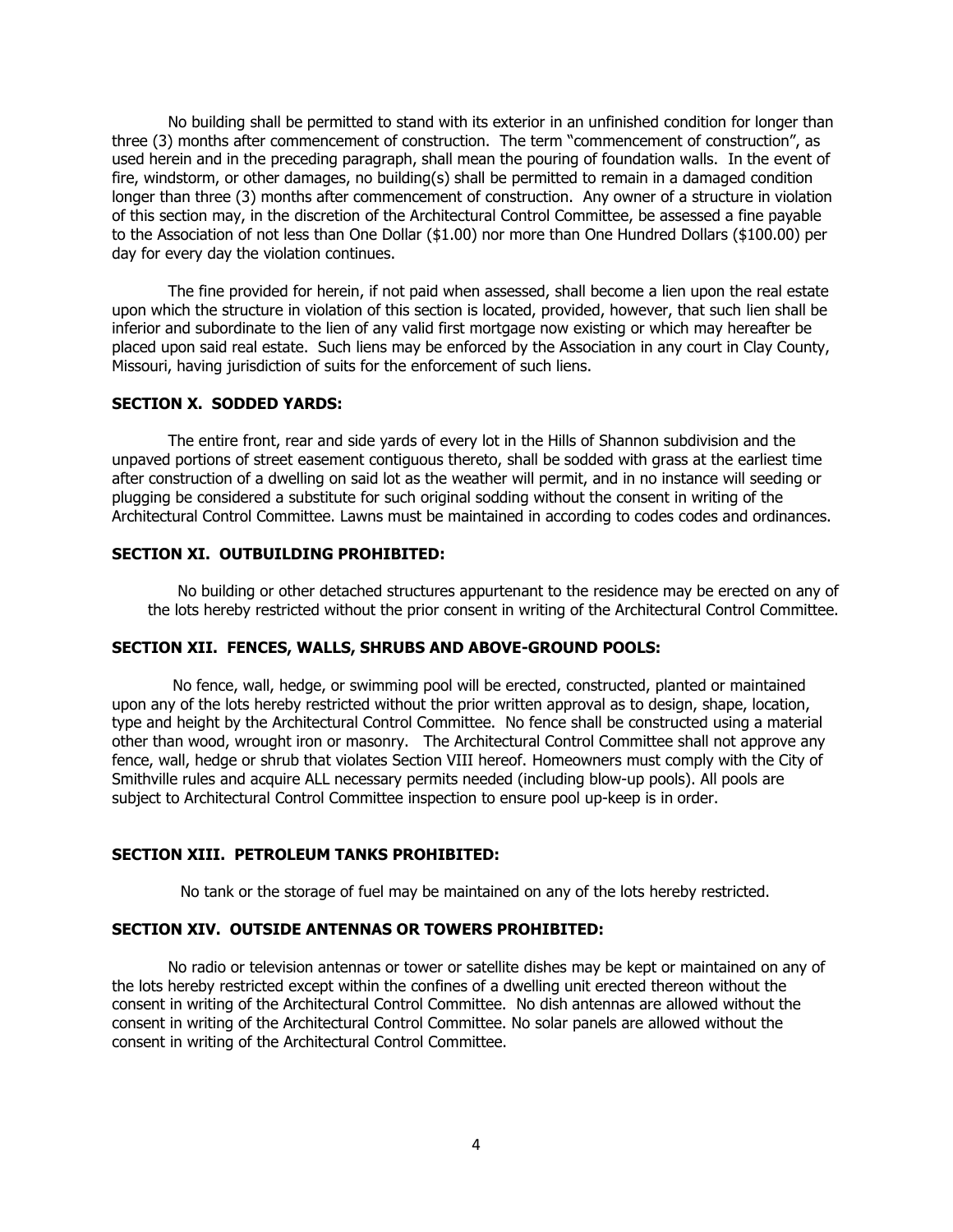#### **SECTION XV. RESTRICTIONS OR MAINTANING PETS:**

No wild, semi-wild or domestic mammals, reptiles or birds may be kept or maintained upon any of the lots hereby restricted without the prior consent in writing of the Architectural Control Committee, except that dogs and cats are restricted to the City of Smithville ordinances.

# **SECTION XVI. BILLBOARDS PROHIBITED:**

Except for entrance signs, signs for traffic control or street designation or safety, signs for community "theme areas", "for sale" signs, such promotional sign or signs as may be installed and maintained by the Association, no signs, billboards, objects or advertising devised of any character shall be erected, posted, displayed or permitted to remain upon any of the lots hereby restricted or upon any improvement located upon such lot. No signs are to be placed in front of the main subdivision sign on the east side of the entrance. Any sign placed in this area will be subject to immediate removal and discard without notice.

# **SECTION XVII. AUTOMOBILE REPAIRING AND STORAGE OF AUTOMOBILES, BOATS, TRAILERS, ETC:**

No automotive repair or rebuilding, whether for hire or otherwise, shall occur on any of the lots hereby restricted, except minor automotive repairs on a non-commercial basis and not for hire may be conducted.

No inoperative motor vehicle of any kind or nature, boat, trailer, delivery vehicle or damaged, unlicensed, rusted or abandoned vehicle of any other type of description maybe stored or parked upon any of the area or lots hereby restricted for more than two (2) days, except that such storage or parking shall be permitted within the confines of any building built on any of the lots hereby restricted. No vehicle larger than 14,000 pound gross vehicle weight rating (GVWR) is permitted to park on driveway, street, or any part of the Subdivision. No boat, camper, recreational vehicle shall be stored on driveway, except for the dates between March 1st - November 15th except for the purposes of preparing or repairing said vehicles, not to exceed 7 consecutive days outside of these dates. No boat, camper, recreational vehicle or trailer shall be stored on the street at anytime. All vehicles and trailers shall be in good condition. Nothing in this section, however, shall be so construed as to prohibit the regular parking of not more than four (4) automobiles in running condition and in a reasonable state of repair and preservation on any driveway permitted to be maintained on any of the lots hereby restricted. Any vehicle that puts the number of vehicles over (4) shall be required to be stored/parked within the confines of any building built on the lot for this purpose. No RV's larger than 35 feet in length shall be stored in the driveway and parked in a manner that complies with city ordinances. Section XVII shall be subject to change with notice to the members but does not require a community vote as determined to be necessary to maintain the quality of Hills of Shannon by the board.

#### **SECTION XVIII. AIR CONDITIONERS:**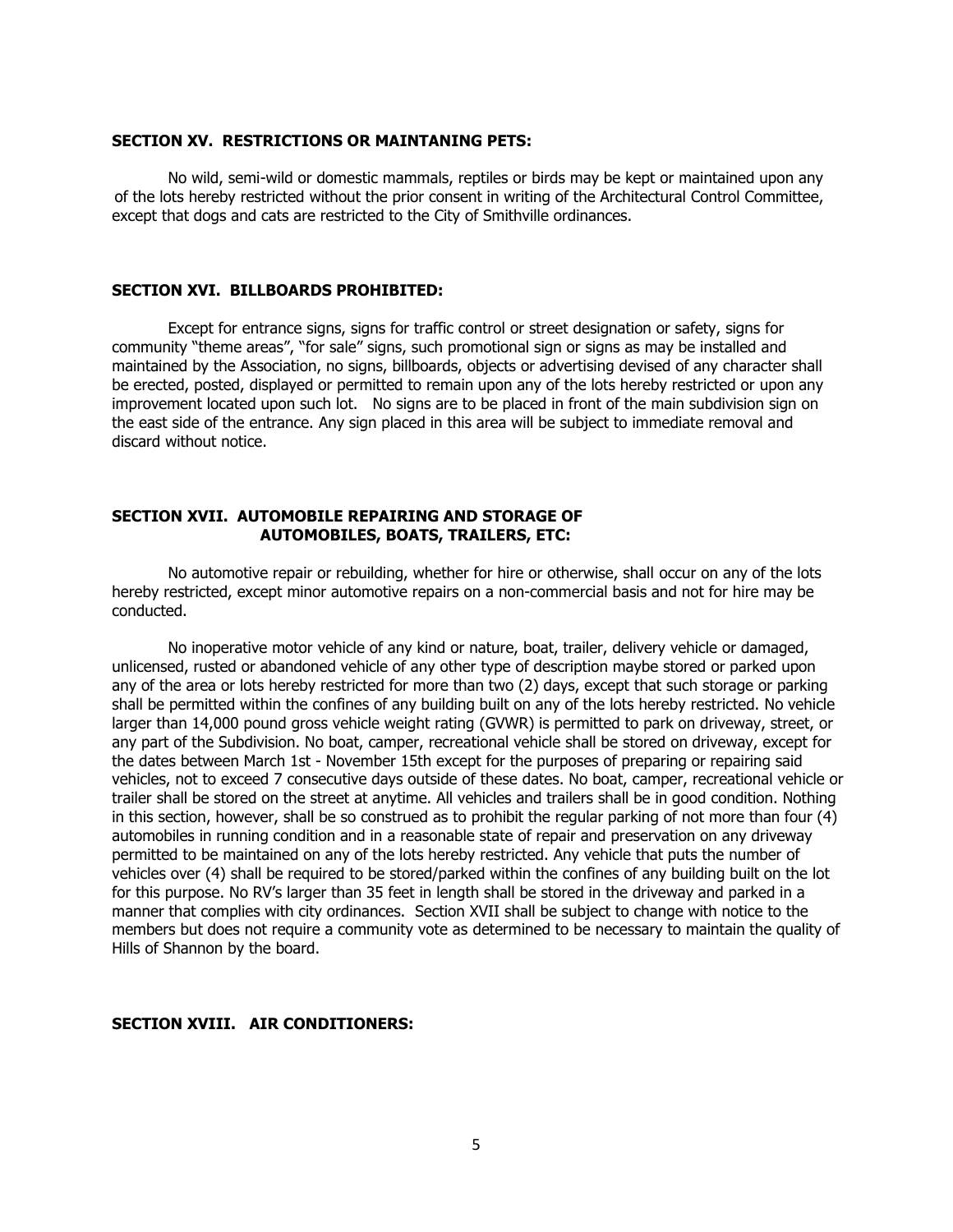No air conditioning apparatus or unsightly projections shall be attached or affixed to the front on any residence.

### **SECTION XIX. OFFENSIVE ACTIVITES:**

No noxious or offensive activities shall be carried on upon any lot, nor shall anything be done thereon which may be or may become an annoyance to the neighborhood and/or violate city ordinance.

#### **SECTION XX. MISCELLANEOUS PROVISIONS:**

(a) Exterior Clothes Lines and Poles: No exterior clothes lines or poles may be erected or maintained on any of the lots hereby restricted.

(b) Exterior Christmas Lights and/or Decorations: No exterior Christmas lights and/or decorations may be erected or maintained on any of the lots hereby restricted except during a seventy-five (75) day period beginning November  $1<sup>st</sup>$  of each calendar year.

(c) Dogs Running at Large: Dogs shall be confined to the lot of the owner(s) thereof. All household pets permitted by Section XV shall be confined and not allowed to run at large on the property hereby restricted.

(d) Exterior Sporting Equipment: No exterior basketball goals, tether poles, trampolines, volleyball or badminton posts or nets or similar sporting equipment shall be erected or maintained on any of the lots or tracts hereby restricted, without the prior written consent by the Architectural Control Committee. Any such equipment must be properly maintained at all times by the homeowner.

(e) All exterior basement foundations and walls which are exposed in excess of twelve (12) inches above the final grade level shall be painted the same color as the house, or covered with siding compatible with the structure.

# **SECTION XXI. EASEMENTS**:

Easements for entry monuments, common areas, installation and maintenance of utilities and drainage facilities are reserved as shown on the recorded plat of Hills of Shannon subdivision.

# **SECTION XXII. COMMON AREAS:**

(a) Tracts "A" and "B", as shown on the plat of the Hills of Shannon, First Plat, are set aside for use of entrance features and other entrance facilities including monuments, signage, plantings and landscaping.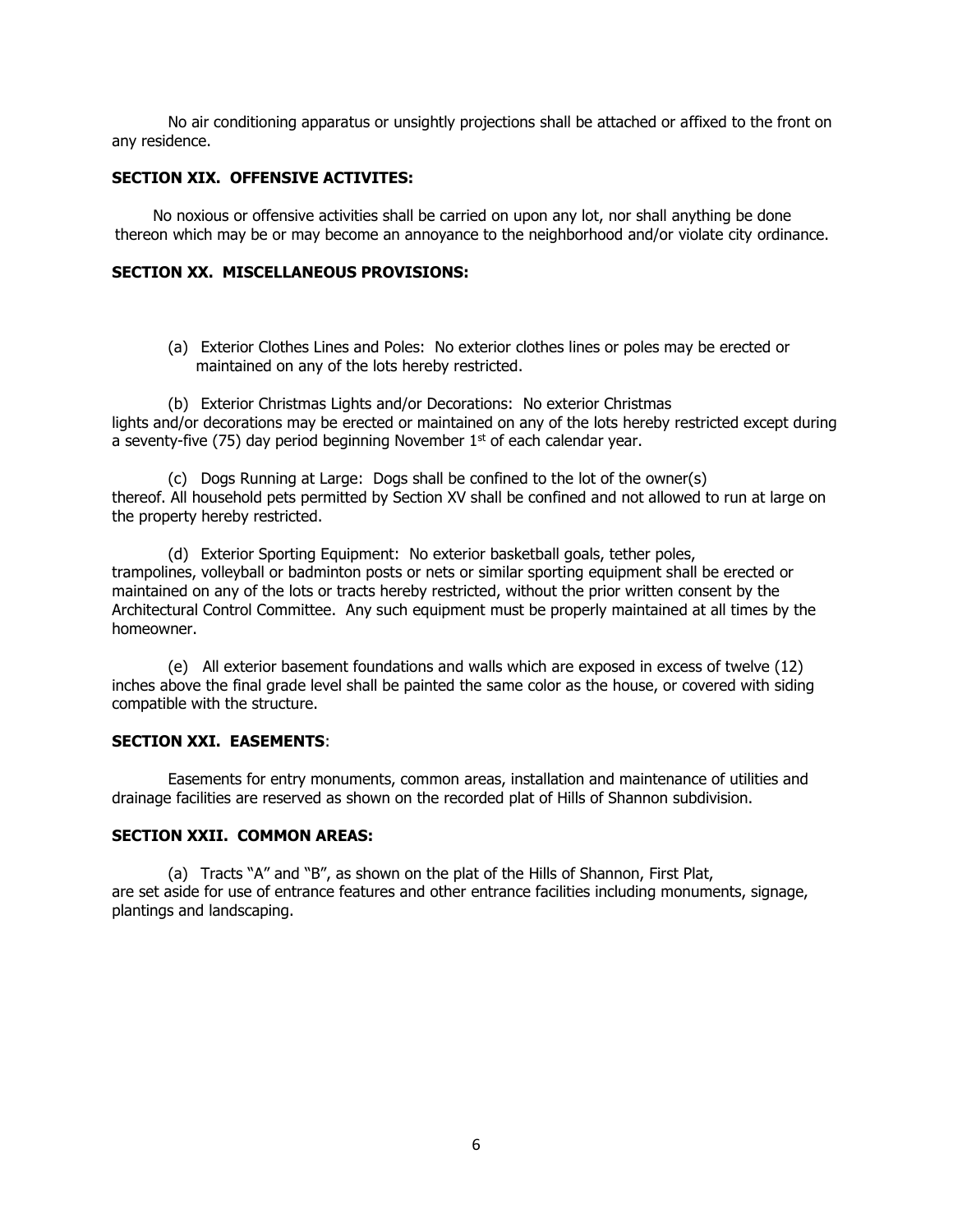Following the transfer from the Developer to the Homes Association of one or more phases of the platted subdivision, dues shall commence thereafter on February  $1<sup>st</sup>$  of the following year and shall not exceed a total of \$170.00 per year. Any changes to the amount of yearly assessment shall require a 60% approval of all home owners.

(b) Title to Common Areas: Developer may retain the legal title to the common areas until such time as in the opinion of the Developer a Homes Association for said subdivision is formed and is able to maintain the same, but not-withstanding any provision herein, the Developer hereby covenants for itself, its successors and assigns, that it shall convey the common areas subject to utility easements and these Restrictions not later than the time when the Developer or its successor has sold all of the lots in the subdivision. The Homes Association shall accept the conveyance of such common areas.

(c) Easement on Common Areas: The right and easements of enjoyment created hereby, as to the common areas, shall be subject to the right of the Homes Association to assign or convey sewage, water, drainage and other utility easements over, through or under all or any part of such common areas.

(d) Rules and Regulations Pertaining to Common Areas: The following rules, regulation and restrictions shall apply to the common areas as the same may be applicable. In the enforcement of each such rule, regulation and restriction, lot owners shall be fully responsible for the acts of each resident of their home and each of their social and/or business invitees.

- (1) No automobile or any other motorized vehicle shall be driven, ridden or parked in any common area except at those places within such common areas specifically designated for that use.
- (2) No refuse shall be discarded in or about the common areas.
- (3) No structures or vegetation are permitted to be built or planted on the common areas without prior written approval of the Architectural Control Committee.
- (4) The Homes Association, shall have the right to make additional regulations and rules pertaining to the use of the common areas.

### **SECTION XXIII. DURATION OF RESTRICTIONS:**

Each of the restrictions as herein set forth shall continue and be binding until December 31, 2030, and shall automatically be continued thereafter for successive intervals of ten (10) years each, provided, however, that the owners of the fee simple title to more than two-thirds (2/3) of all of the lots hereby restricted may release all of the land which is hereby restricted from any one or more of the restrictions herein set forth at any time by executing and acknowledging an appropriate agreement or agreements in writing for such purpose and filing the same for record in the office of the Recorder of Deeds of Clay County, Missouri.